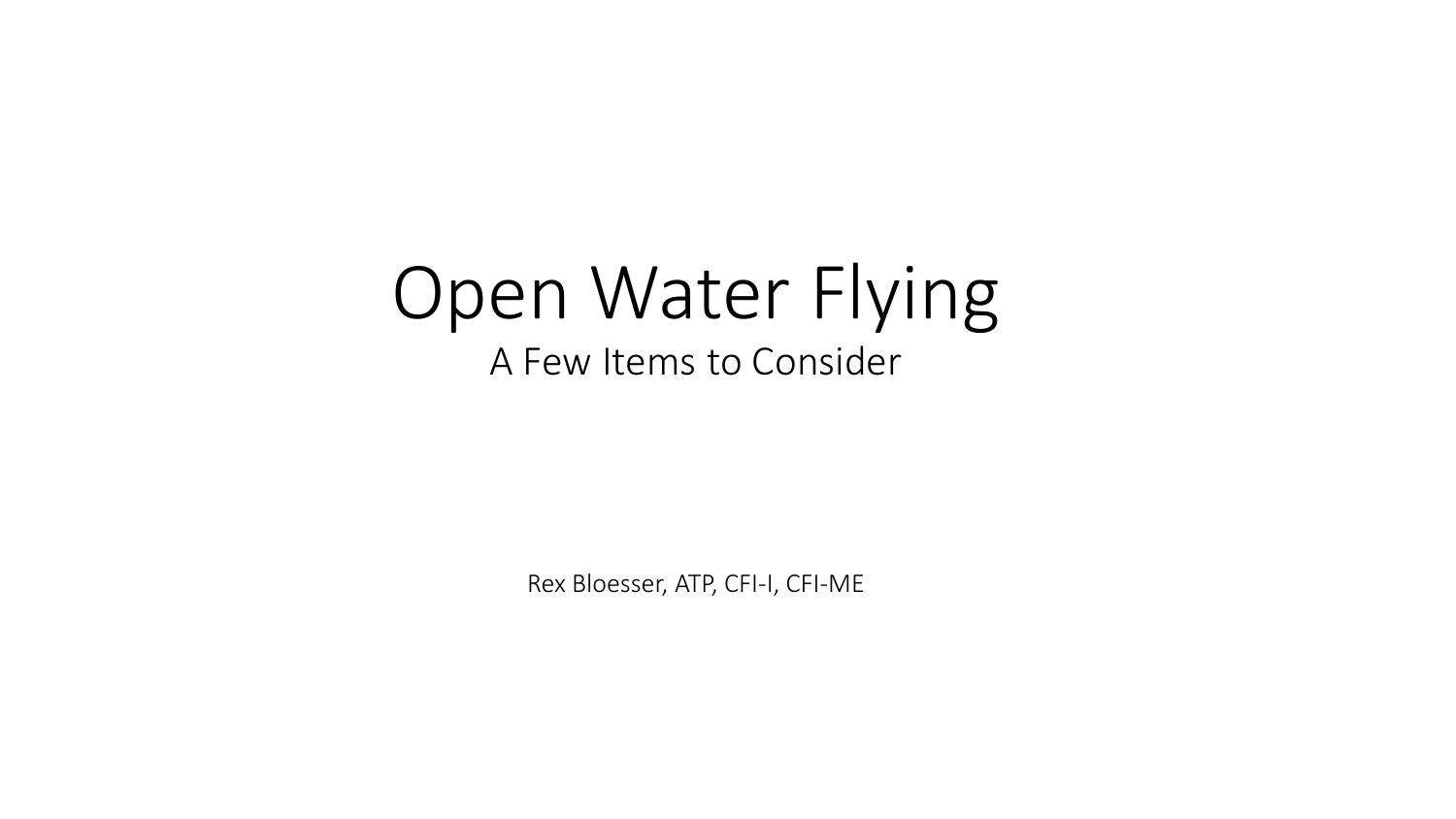# Open Water Defined

*Open-water*. An expanse of an **ocean, sea, or large lake** which is distant from shore and devoid of nearby islands or other obstructions. Or, beyond power-off gliding distance from shore (91.205)

It's like defining a sparsely populated area, it's hard to draw a line. So sticking to charts is helpful.

M**aritime laws** define such boundaries, which are borrowed by aeronautical charts.

#### WATER FEATURES (HYDROGRAPHY)

Water features are depicted using two tones of blue, and are considered either "Open Water" or "Inland Water." "Open Water," a lighter blue tone, shows the shoreline limitations of all coastal water features at the average (mean) high water levels for oceans and seas. Light blue also represents the connecting waters like bays, gulfs, sounds, fjords, and large estuaries.

Exceptionally large lakes like the Great Lakes, Great Salt Lake, and Lake Okeechobee, etc., are considered Open Water features. The Open Water tone extends inland as far as necessary to adjoin the darker blue "Inland Water" tones. All other bodies of water are marked as "Inland Water" in the darker blue tone.

Source: FAA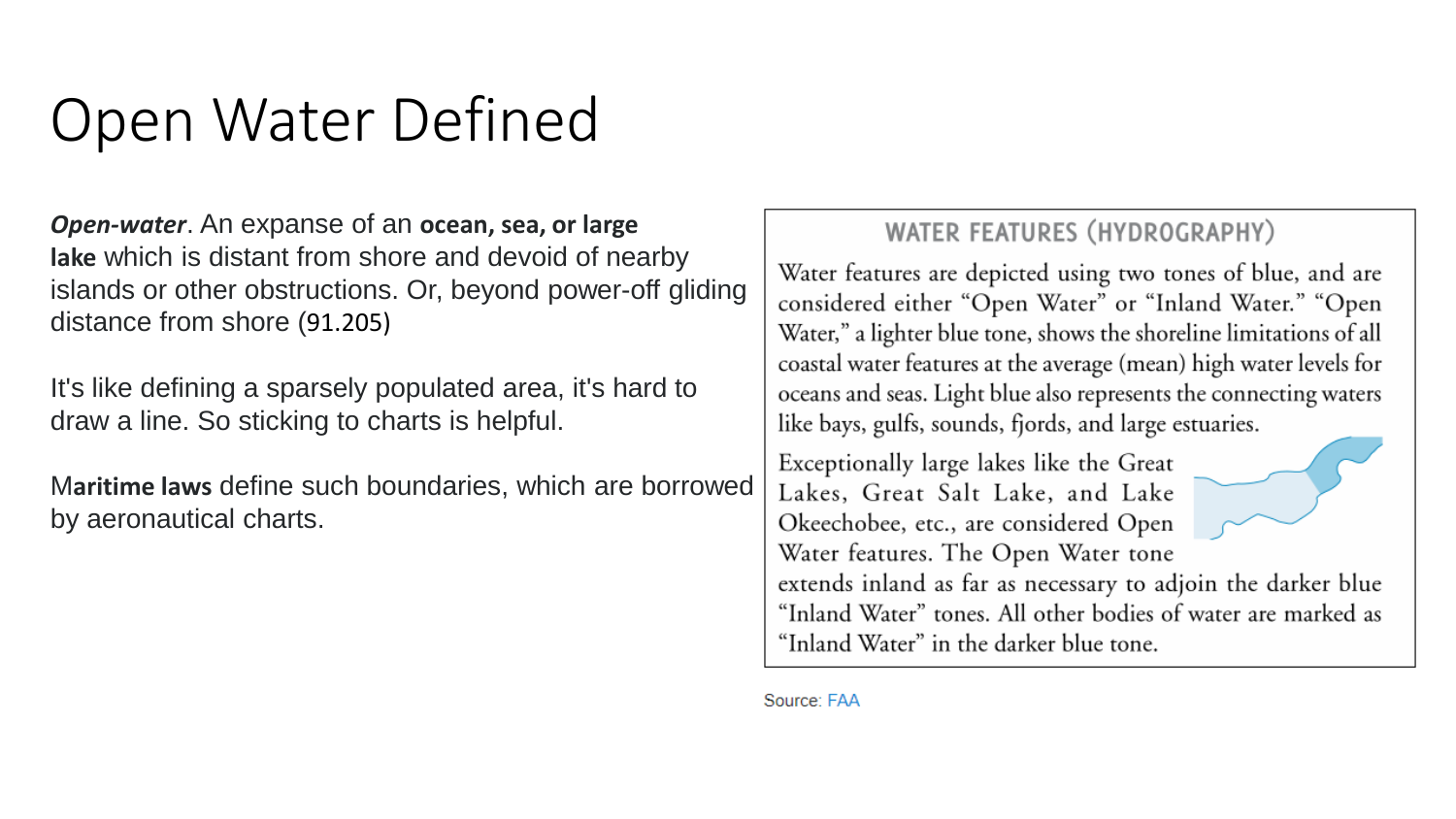# Signs You are Over Open Water

- Engine suddenly seems to be running rough
- Pants and/or undergarments seem snug in lower extremities
- Excessive chart review and shoreline measurements
- Checking Glide Circle on Foreflight
- Nervous passengers
- You are following boating traffic



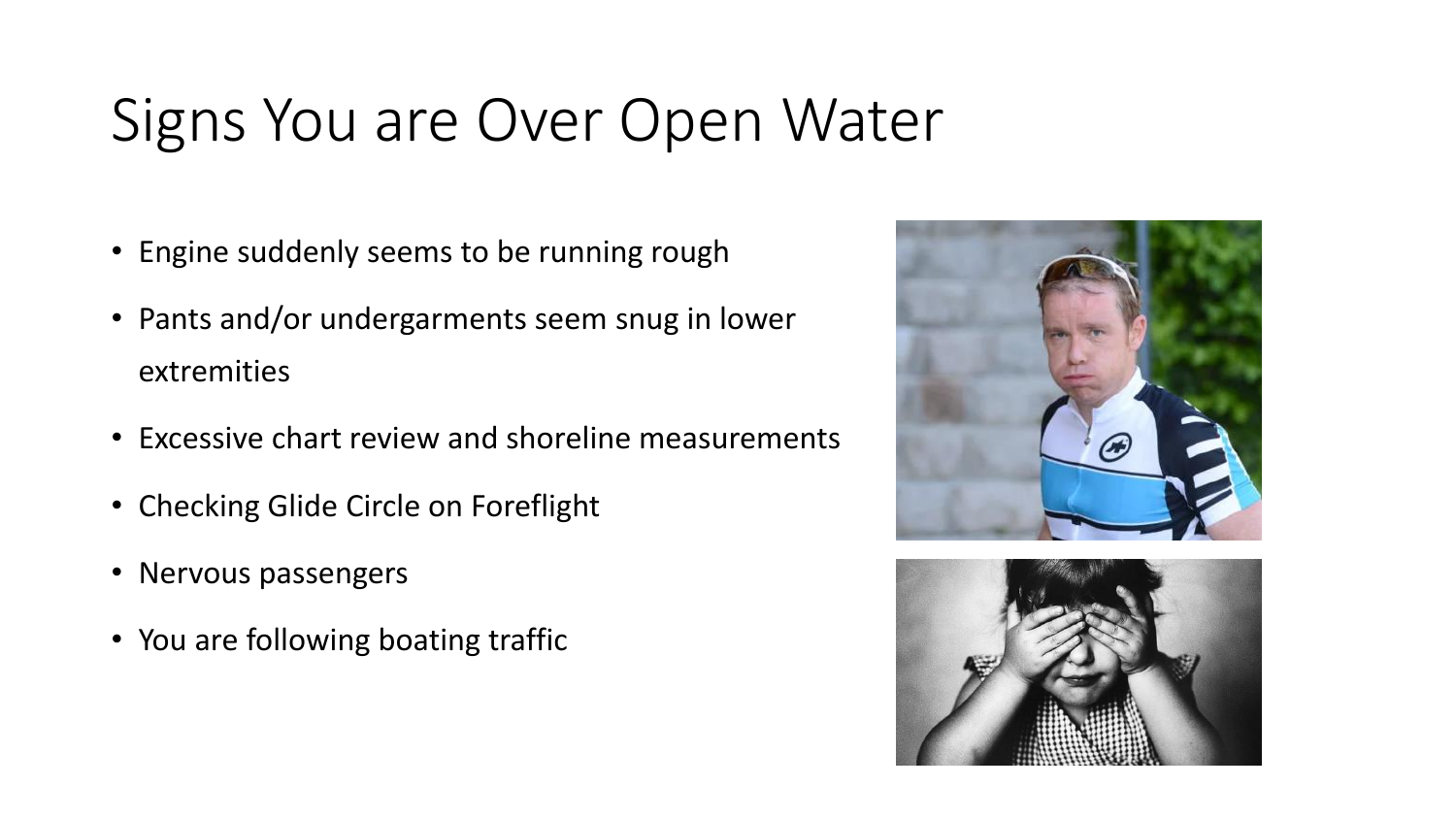# FAR's Required Equipment and Survival Gear

#### § 91.509 Survival equipment for overwater operations.

(a) No person may take off an airplane for a flight over water more than 50 nautical miles from the nearest shore unless that airplane is equipped with a life preserver or an approved flotation means for each occupant of the airplane.

(b) Except as provided in paragraph (c) of this section, no person may take off an airplane for flight over water more than 30 minutes flying time or 100 nautical miles from the nearest shore, whichever is less, unless it has on board the following survival equipment:

- 91.205 (12) If the aircraft is **operated for hire over** water and beyond power-off gliding distance from shore, approved flotation gear readily available to each occupant and, unless the aircraft is operating under part 121 of this subchapter, at least one pyrotechnic signaling device.
- As used in this section, ''shore'' means that area of the land adjacent to the water which is above the high water mark and excludes land areas which are intermittently under water.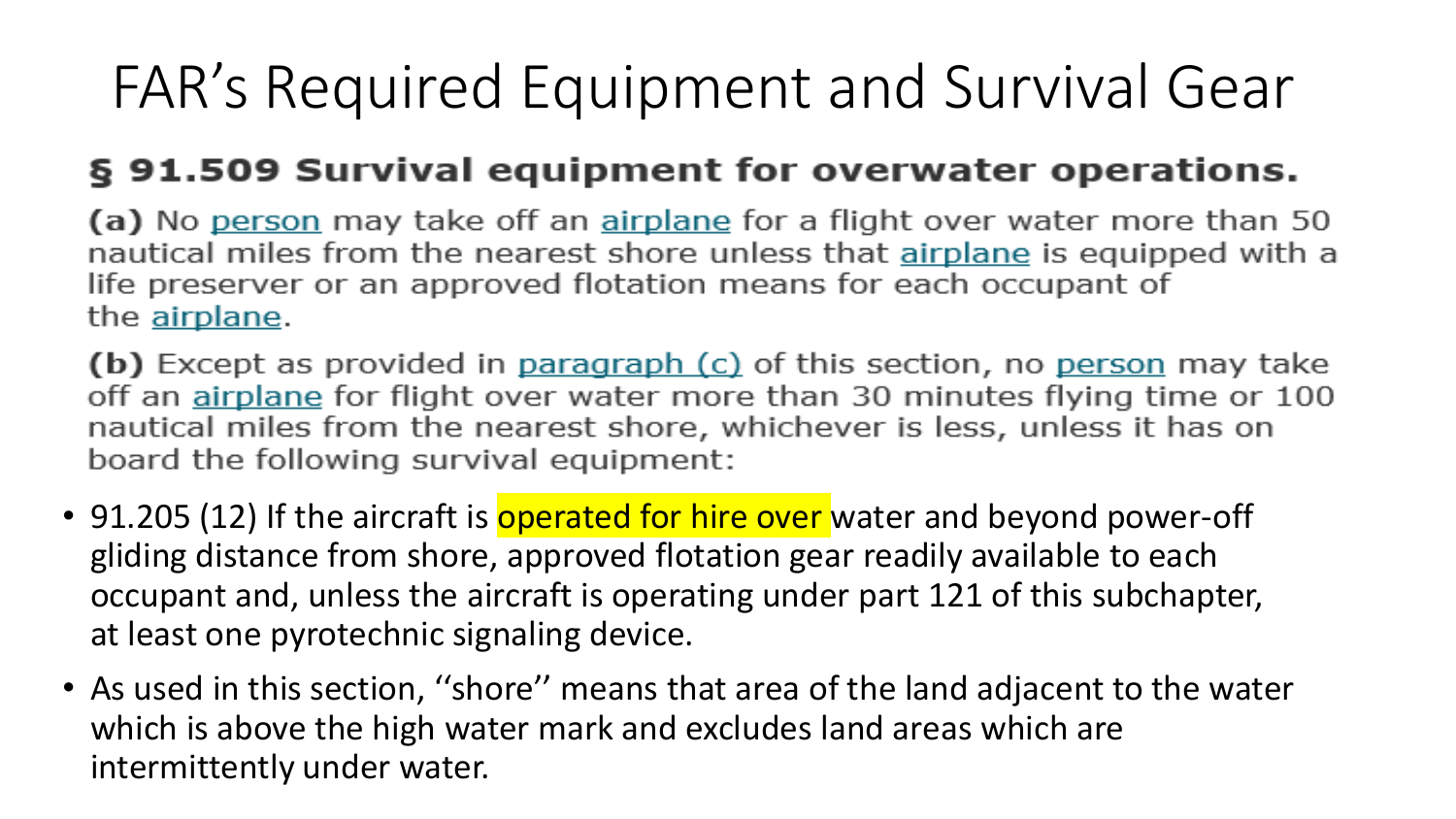## Minimum Altitudes – FAR 91.119

- **91.119** Minimum safe altitudes; general Except when necessary for takeoff or landing, no person may operate an aircraft below the following altitudes:
- (a) Anywhere An altitude allowing, if a power unit fails, an emergency landing without undue hazard to persons or property on the surface.
- (b) Over congested areas Over any congested area of a city, town, or settlement, or over any open-air assembly of persons, an altitude of 1,000 feet above the highest obstacle within a horizontal radius of 2,000 feet of the aircraft.
- (c) Over other than congested areas An altitude of 500 feet above the surface **except** over **open water** or sparsely populated areas. **In that case**, the aircraft may not be operated closer than 500 feet to any person, vessel, vehicle, or structure.
- (d) Helicopters Helicopters may be operated at less than the minimums prescribed In paragraph (b) or (c) of this section if the operation is conducted without hazard to persons or property on the surface. In addition, each person operating a helicopter shall comply with routes or altitudes specifically prescribed for helicopters by the Administrator.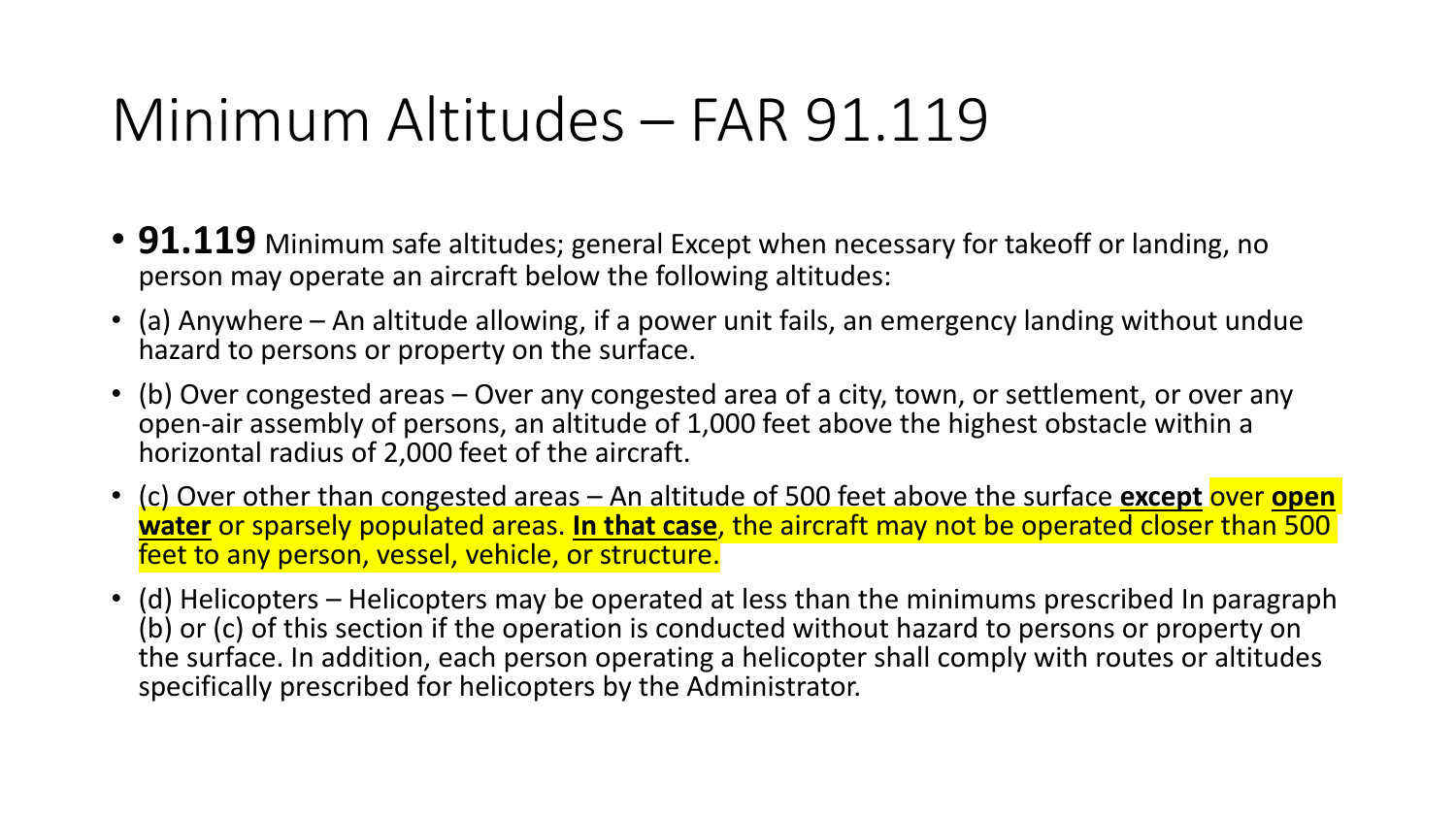### Airspace Considerations

| <b>Space</b>                                          | Quiz                                                                                                                                                                                                                                                                                                                                                                                                                                           |
|-------------------------------------------------------|------------------------------------------------------------------------------------------------------------------------------------------------------------------------------------------------------------------------------------------------------------------------------------------------------------------------------------------------------------------------------------------------------------------------------------------------|
| 30 Mile Bravo Mode C Ring                             | <b>Equipment Required</b>                                                                                                                                                                                                                                                                                                                                                                                                                      |
| <b>Class Bravo</b>                                    | Communications - Equipment                                                                                                                                                                                                                                                                                                                                                                                                                     |
| <b>Warnings Area</b>                                  | <b>Warning VS Restricted</b>                                                                                                                                                                                                                                                                                                                                                                                                                   |
| <b>ADIZ</b>                                           | For Defense VFR (DVFR) flights, the<br>estimated time of ADIZ<br>penetration must be filed with the<br>appropriate aeronautical facility at<br>least 15 minutes before<br>penetration, except for flights in<br>the Alaskan ADIZ, in which case,<br>report prior to penetration.<br>Additionally, VFR pilots must<br>receive and transmit a discrete<br>transponder code.<br>Be sure to activate your flight plan<br>before crossing the ADIZ. |
| <b>Controlled firing areas (CFAs)</b>                 | <b>FAA ORDER: JO 7400.2H</b>                                                                                                                                                                                                                                                                                                                                                                                                                   |
| Marine or Wildlife Sanctuary /<br><b>Bird Nesting</b> | 2000 AGL                                                                                                                                                                                                                                                                                                                                                                                                                                       |
| MOA / Alert                                           | Alert Areas are a way to alert the average<br>joe pilot to abnormal flying activity.                                                                                                                                                                                                                                                                                                                                                           |
| Space Launch                                          | <b>NOTAMs</b>                                                                                                                                                                                                                                                                                                                                                                                                                                  |

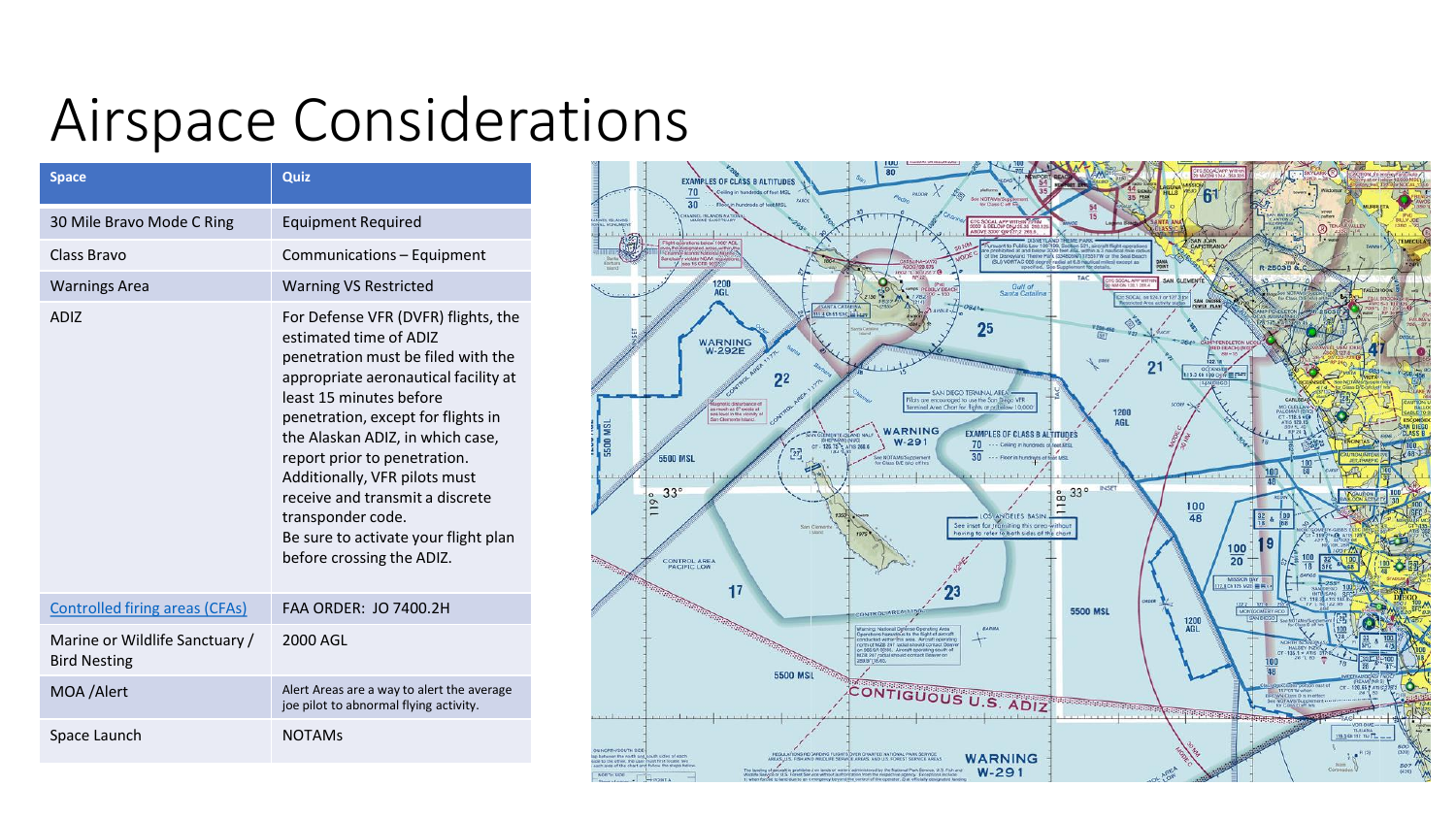# Advisory Circular 120-47 (excerpts)

- 2. RELATED FEDERAL AVIATION REGULATIONS (FAR) SECTIONS. 121.339, 121.340, 125.209, and 135.167.
- DISCUSSION. The recommended equipment should meet applicable TSO. This equipment includes, but is not limited to, the following:
	- Life preserver for each occupant of the aircraft.
	- Rafts or slide/rafts with appropriate buoyancy and sufficient capacity for everyone on board the aircraft and which have a boarding station.
- Signaling devices including:
	- At least one approved pyrotechnic signaling device.
	- (ii) One signaling mirror.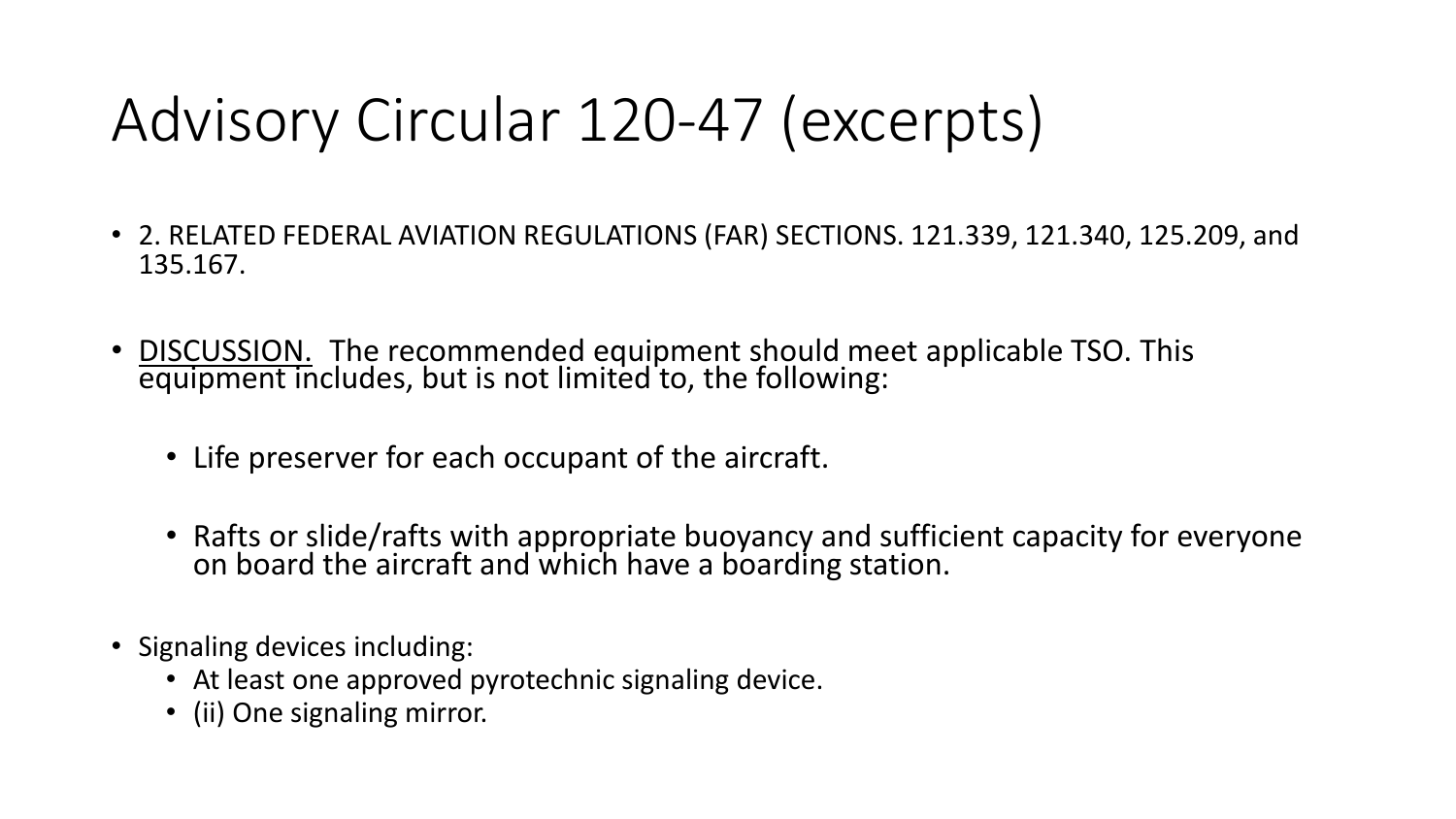### Brief Accident Stats:

#### **Figure 1** Airplane Water-contact Accidents, 1976-July 8, 2003<sup>1</sup>

#### Percentage of Accidents Involving Fatalities and Serious Injuries

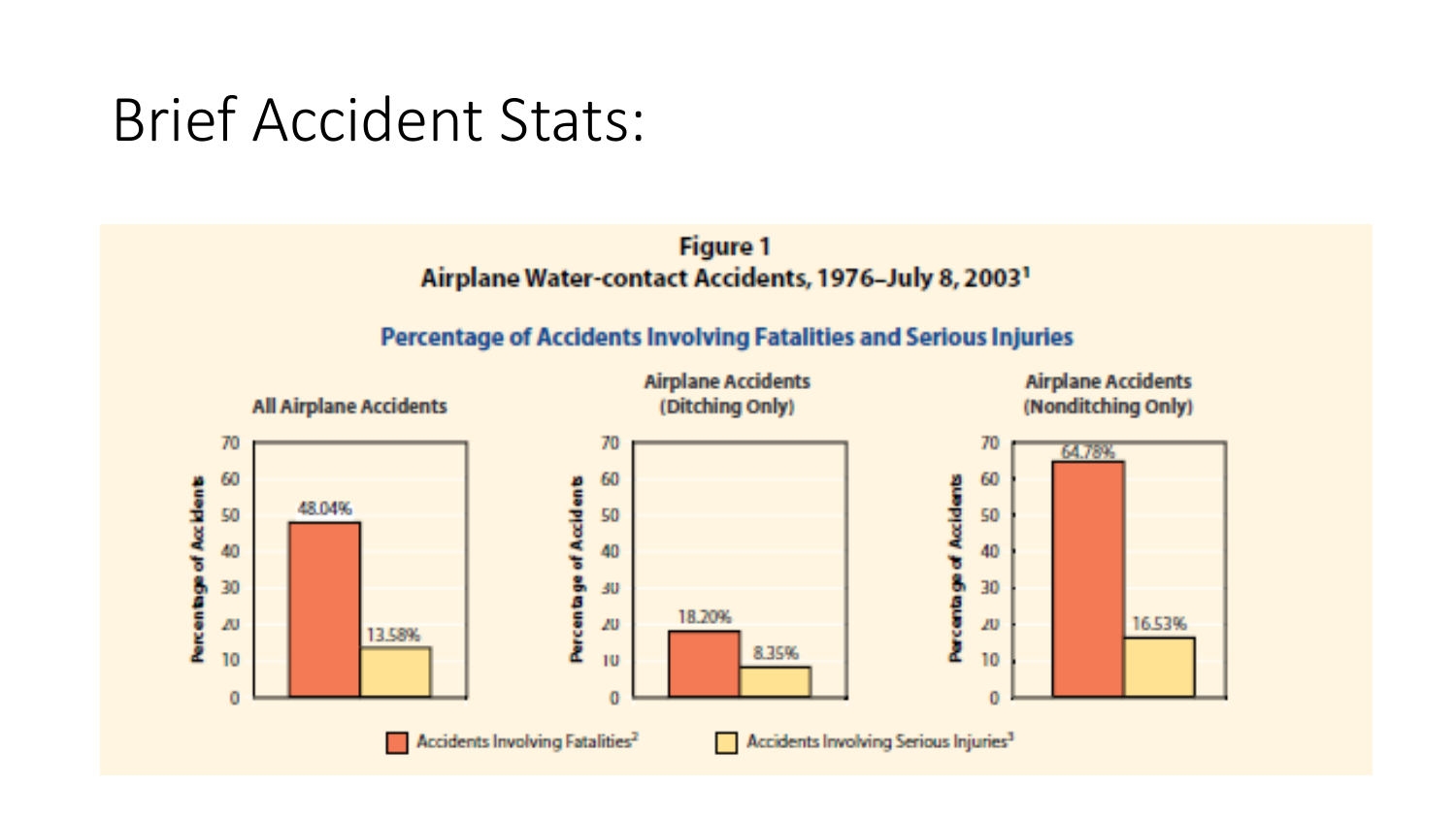### How to Ditch and Aircraft at Sea (Flight Safety)

https://www.skybrary.aero/index.php/Ditching:\_Fixed\_Wing\_Aircraft#Considerations\_and\_Techniques\_for\_Ditching\_a\_Fixed\_Wing\_Aircraft

- Communicate Position ATC, 121.5, Activate ELT, If transponder is 1200, then switch to 7700.
- Calm Seas Land into wind, OR Rough Seas parallel large swells Close to Boat(s) in their direction of travel
- Slow as possible (Fly-in 200 fpm, 10 degree Nose-up, no stall) Light as possible – Gear-Up if able – Close Vents and Openings
- Door Cracked non-inflated preservers on, "Brace-Brace".
- Exit with Signaling Device, Waterproof Portable Radio, Waterproof portable ELT – Life Raft if able